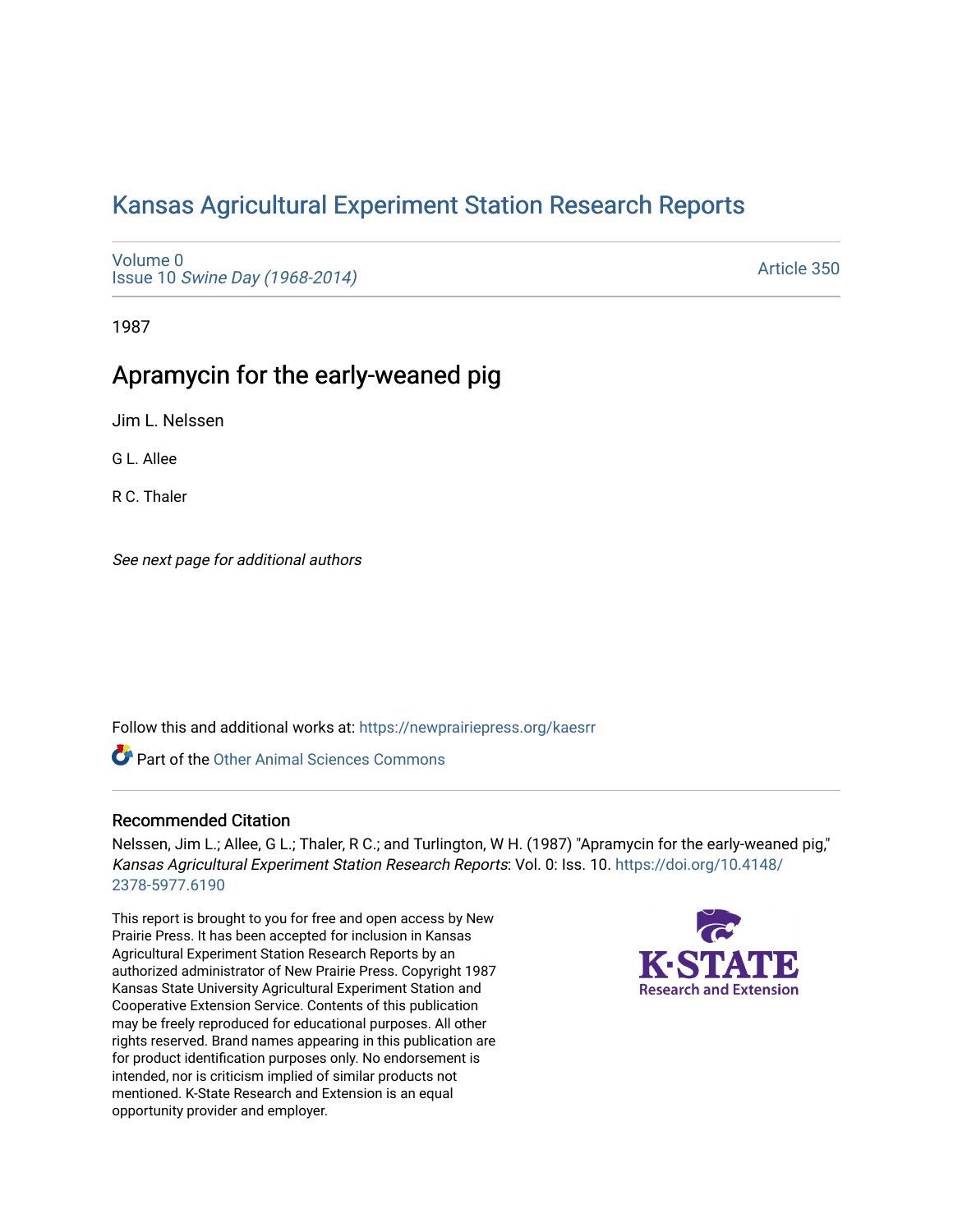# Apramycin for the early-weaned pig

## **Abstract**

A total of 108 21-day-old pigs, weighing less than 10 lb, were utilized in two, 28-day trials to compare the effects of feeding high nutrient-density diets with either added apramycin, neomycin, or carbadox on pig performance. In Tria1, pigs fed the diet containing Apralan® gained slightly faster and were more efficient (P<.05) than pigs fed neomycin during the first 14 days postweaning. There were no differences in pig performance in Trials I or II for the entire 28-day period. Two additional 28-day on-farm studies using a total of 427, 21-day old pigs were conducted, feeding a high nutrient-density diet medicated with either apramycin or neomycin plus terramycin. In both on-farm trials, pigs fed apramycin gained faster (P<.05) than pigs fed neomycin plus terramycin for the initial 14 days post weaning. In the second onfarm trial, feed intake was higher (P<.09) during the first 14 days for pigs fed apramycin. Additionally, pigs fed diets medicated with apramycin were slightly heavier (1. 7 and 1.5 additional pounds for the first and second on-farm trials, respectively) at 28 days post weaning compared to pigs fed neomycin plus terramycin. These results indicate that apramycin will improve the performance of early-weaned pigs fed high nutrient-density diets compared to other feed medications.; Swine Day, Manhattan, KS, November 19, 1987

## Keywords

Swine day, 1987; Kansas Agricultural Experiment Station contribution; no. 88-125-S; Report of progress (Kansas State University. Agricultural Experiment Station and Cooperative Extension Service); 528; Swine; Apramycin; Early-weaned pig

### Creative Commons License



This work is licensed under a [Creative Commons Attribution 4.0 License](https://creativecommons.org/licenses/by/4.0/).

## Authors

Jim L. Nelssen, G L. Allee, R C. Thaler, and W H. Turlington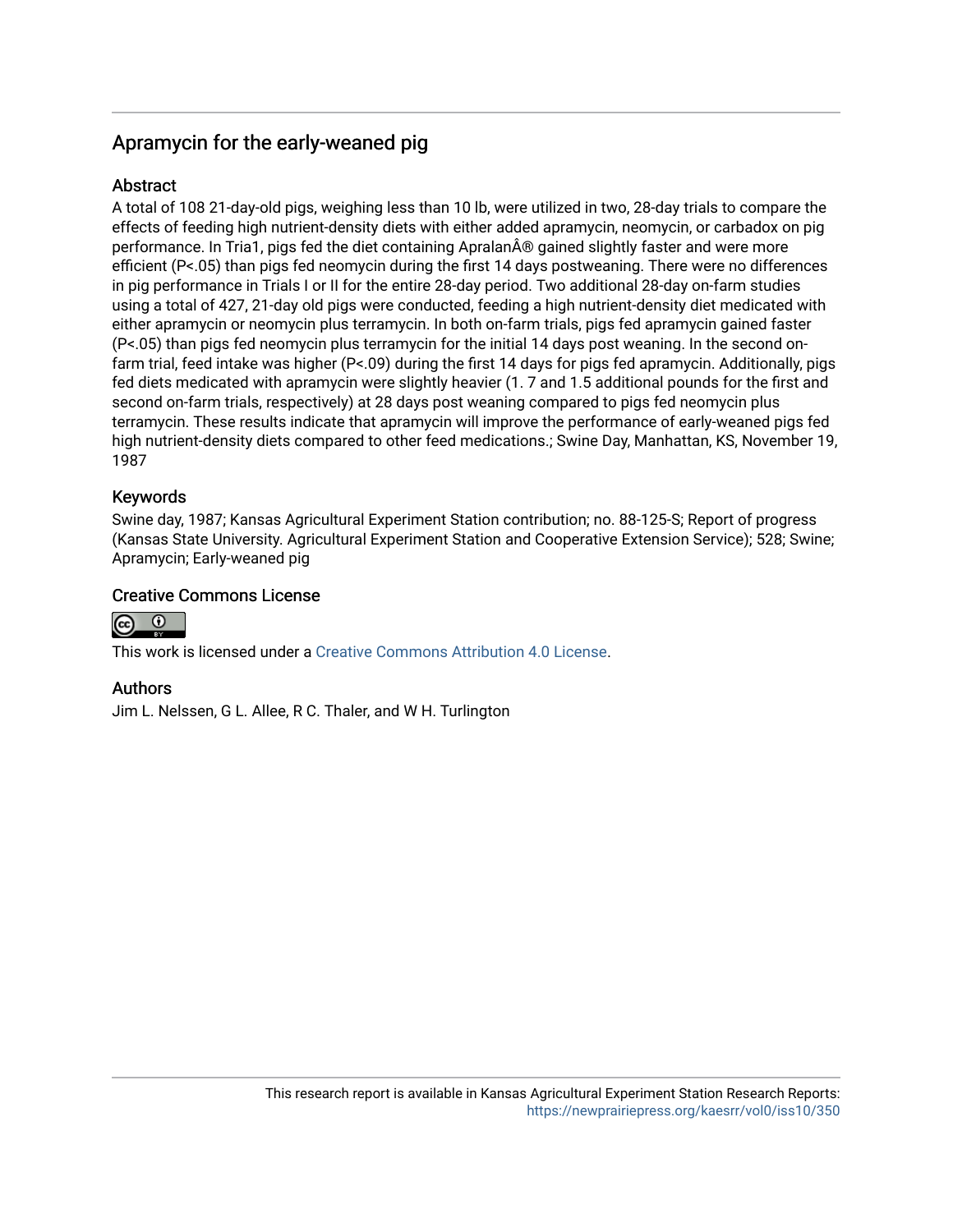

#### APRAMYCIN FOR THE EARLY-WEANED PIG

J.L. Nelssen, G.L. Allee, R.C. Thaler, and W.H. Turlington

#### Summary

A total of 108 21-day-old pigs, weighing less than 10 lb, were utilized in two, 28-day trials to compare the effects of feeding high nutrient-density diets with either added apramycin, neomycin, or carbadox on pig performance. In Trial 1, pigs fed the diet containing Apralan® gained slightly faster and were more efficient (P<.05) than pigs fed neomycin during the first 14 days postweaning. There were no differences in pig performance in Trials I or II for the entire 28-day period. Two additional 28-day on-farm studies using a total of 427, 21-day old pigs were conducted, feeding a high nutrient-density diet medicated with either apramycin or neomycin plus terramycin. In both on-farm trials, pigs fed apramycin gained faster (P<.05) than pigs fed neomycin plus terramycin for the initial 14 days postweaning. In the second on-farm trial, feed intake was higher (P<.09) during the first 14 days for pigs fed apramycin. Additionally, pigs fed diets medicated with apramycin were slightly heavier (1.7 and 1.5 additional pounds for the first and second on-farm trials, respectively) at 28 days postweaning compared to pigs fed neomycin plus terramycin. These results indicate that apramycin will improve the performance of early\_weaned piqs fed high nutrient-density diets compared to other feed medications.

#### Introduction

During the last 3 years, Kansas State University has conducted numerous studies evaluating the practical application of high nutrient-density diets for the early-weaned pig. Therefore, the objective of this study was to compare Apralan® to either neomycin, neomycin plus terramycin, or Mecadox® when added to high nutrient-density diets and fed to pigs weaned at approximately 21 days of age. Apramycin (Apralan®) belongs to the amino glycoside group of antibiotics that includes streptomycin, neomycin, spectinomycin, and gentomycin. These antibiotics have been shown to be effective in reducing the incidence and severity of scours by inhibiting E. coli in the intestine of the pig immediately following weaning. Apralan<sup>®</sup> has recently been approved at an inclusion rate of 150 q per ton of complete feed for 2 weeks immediately postweaning.

#### **Experimental Procedures**

Two trials were conducted to evaluate Apralan® in diets for pigs weighing less than 10 lb at weaning. In Trial I, the smallest 60 pigs from a weaning group were allotted to 12 pens with 5 pigs per pen. The pigs averaged 7.1 lb, with a range of 5 to 8 lb. Pigs within pens were assigned randomly to a high nutrient-density diet (Day-14<sup>®</sup>) containing either Apralan<sup>®</sup> (150 g/ton) or neomycin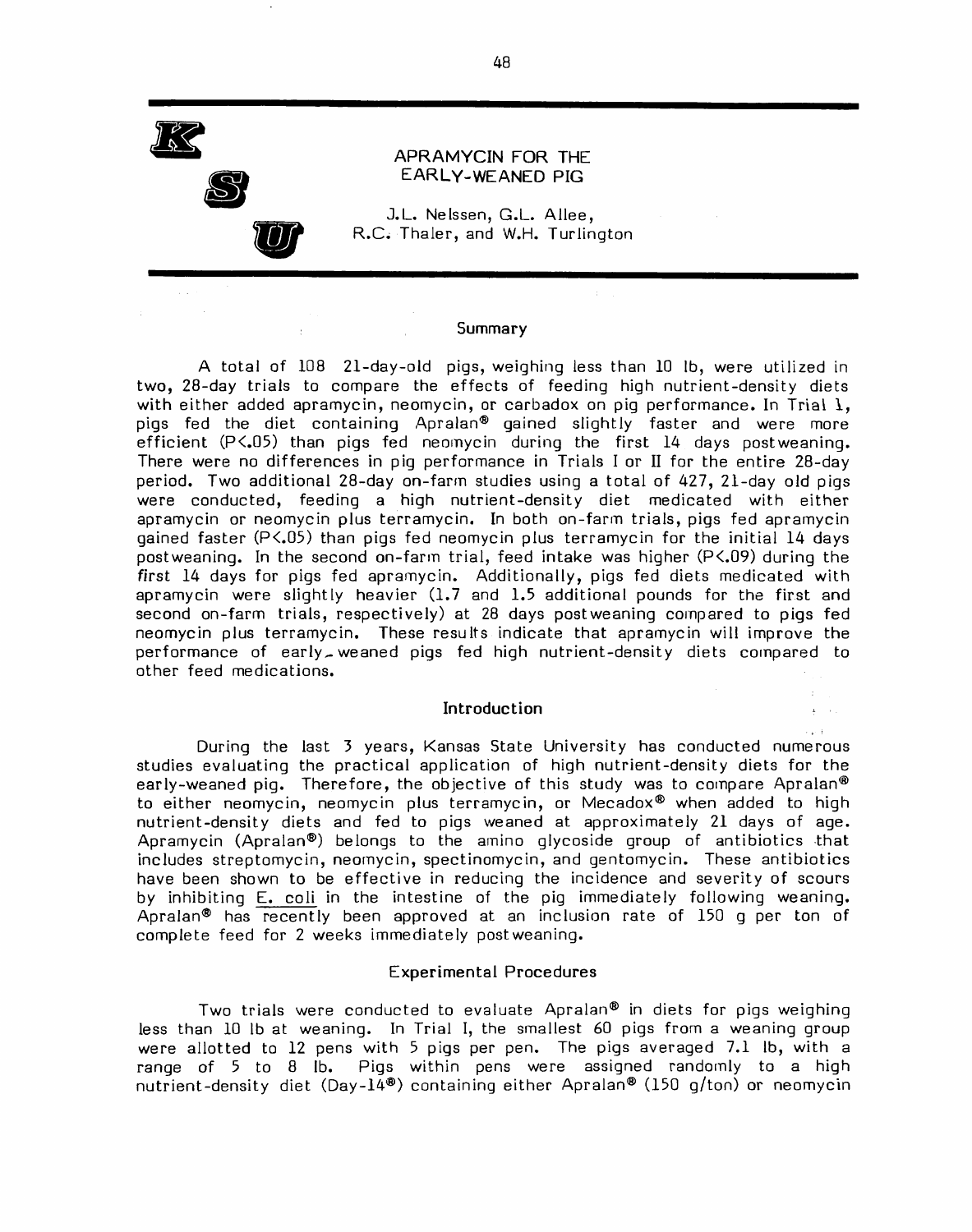$(140 g/ton).$ 

In Trial II, the smallest 48 pigs from a weaning group were allotted to 12 pens with 4 pigs per pen. The pigs averaged 8.1 lb, with a range of 5 to 9 lb. Pens were assigned randomly to an early weaning pig starter diet  $(Day-14^{\circledast})$  containing either Apralan® (150 g/ton), neomycin (140 g/ton), or Mecadox® (50 g/ton).

In both trials, pigs were fed the high nutrient-density diet for 14 days and then fed a 20% whey, 1.25% lysine, corn-soybean meal diet medicated with Mecadox<sup>®</sup> from day 15 to termination of the study on day 28 postweaning.

Two trials were conducted on a commercial swine farm in Kansas, using 180 pigs (6 pens/trt) in Trial III and 247 pigs (8 pens/trt) in Trial IV. Pigs were fed a high nutrient-density diet (HNDD, Early Wean®) for 2 wk containing either Apralan® (150 g/ton) or neomycin plus terramycin (140 + 100 g/ton). From day 15 to day 28 of the study, pigs were fed a 15% dried whey, 5% fish meal, 1.25% lysine, milo-soybean meal diet medicated with ASP-250<sup>®</sup>.

#### **Results and Discussion**

The results of Trial I are given in Table 1. Pigs fed the diet containing Apralan® gained slightly faster and were more efficient (P<.05) than pigs fed neomycin for the first 14 days. For the entire 28-day trial, there were no differences in pig performance.

In Trial II, there were no significant differences in average daily gain or feed efficiency between treatments for the first 14 days postweaning (Table 2). However, pigs fed Apralan® grew slightly faster and were more efficient than pigs fed neomycin or Mecadox®. These results are similar to those of Trial 1. There were no differences in pig performance from dietary treatment for the entire 28-day trial.

The results of the two on-farm trials are shown in Tables 3 and 4. In both on-farm trials, pigs fed Apralan® gained faster  $(P<.05)$  than pigs fed neomycin plus terramycin for the first 14 days postweaning. The performance of pigs in both trials was very similar. Pigs fed Apralan® ate slightly more feed in Trials III and IV (P<.09) during the first 14 days postweaning. Pig performance from day 14 to 28 postweaning and for the entire trial was not different between dietary treatments. However, pigs fed Apralan® were heavier at the conclusion of Trials III and IV (1.7 and 1.5 additional pounds, respectively) compared to those fed neomycin plus terramycin. Thus, Apralan® appears to be an effective growth promotant for pigs weaned at 21 days of age.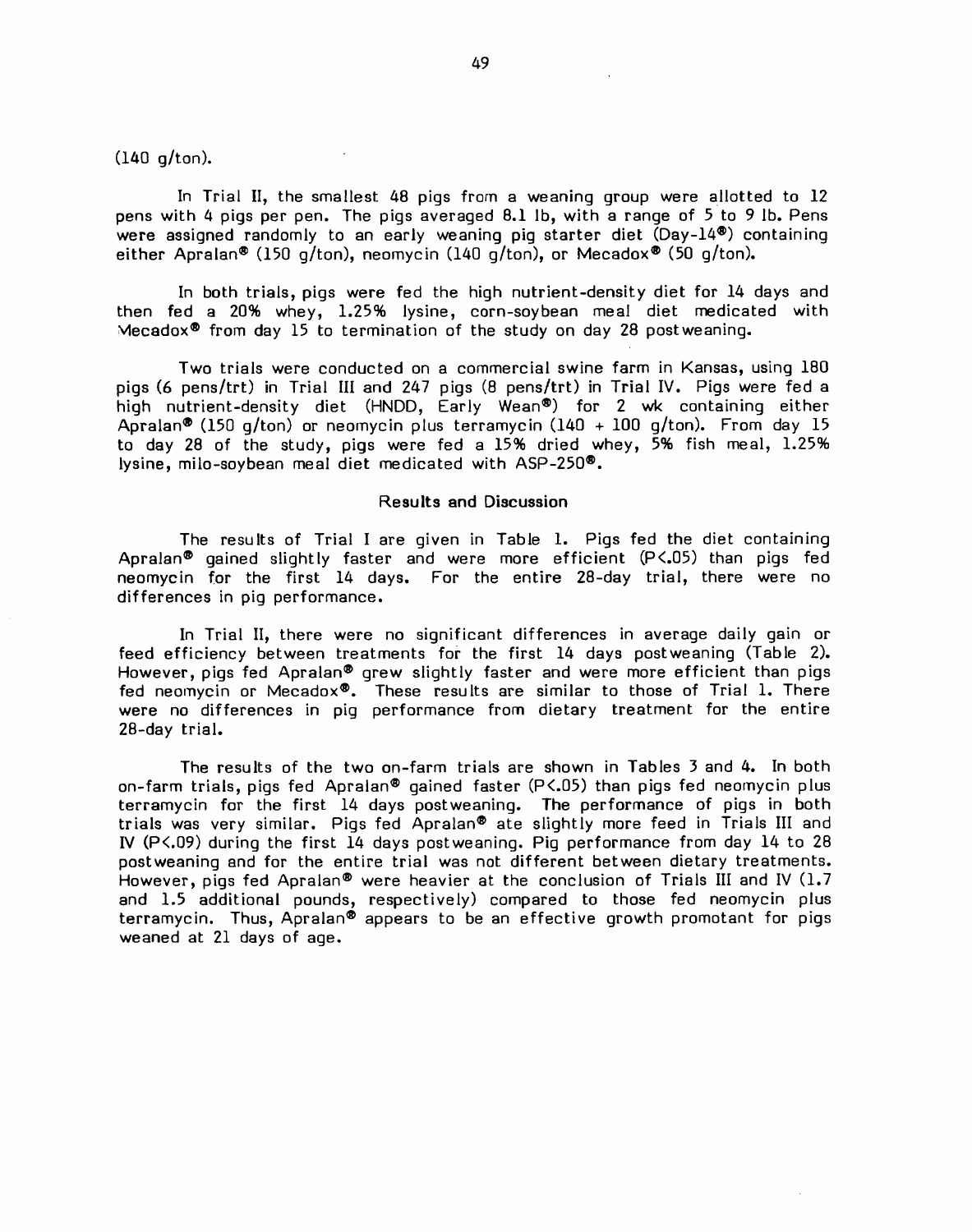|                                                               | Treatment                                   |                                             |  |  |
|---------------------------------------------------------------|---------------------------------------------|---------------------------------------------|--|--|
| Criterion                                                     | Apralan <sup>®</sup><br>$150$ g/ton         | Neomycin<br>$140$ g/ton                     |  |  |
| Day $0 - 14$<br>Daily gain, lb<br>Daily feed, lb<br>Feed/gain | $.52 + .09$<br>$.42 + .08$<br>$.82 + .03$   | $.48 + .08$<br>$.42 + .06$<br>$.88 + .05$   |  |  |
| Day 14 - 28<br>Daily gain, lb<br>Daily feed, lb<br>Feed/gain  | $.72 + .15$<br>$1.25 + .17$<br>$1.78 + .31$ | $.69 + .09$<br>$1.21 + .13$<br>$1.78 + .15$ |  |  |
| Day 0 -28<br>Daily gain, lb<br>Daily feed, lb<br>Feed/gain    | $.62 + .12$<br>$.84 + .12$<br>$1.37 + .15$  | $.58 + .08$<br>$.82 + .09$<br>$1.41 + .06$  |  |  |

Table 1. Apralan® vs Neomycin for Weanling Pigs (Trial I)<sup>a</sup>

 $a$  Each value is the mean  $\pm$  standard deviation for 6 pens per treatment, average initial wt 7.1 lb. After the initial 14-day trial, all pigs were fed a diet medicated with Mecadox® from day 15 to day 28.

b<sub>Treatments differ, (P<.05).</sub>

|                                                                |                                             | Treatment                                   |                                             |
|----------------------------------------------------------------|---------------------------------------------|---------------------------------------------|---------------------------------------------|
| Criterion                                                      | Apralan <sup>®</sup><br>$150$ g/ton         | Neomycin<br>140 $q/t$ on                    | $Mec$ adox $\overline{\bullet}$<br>50 g/ton |
| Day 0 - 14                                                     |                                             |                                             |                                             |
| Daily gain, lb<br>Daily feed, lb<br>Feed/gain                  | $.65 + .08$<br>$0.60 + .08$<br>$.91 + .04$  | $.60 + .08$<br>$.59 - .09$<br>$.99 - .05$   | $.62 + .10$<br>$.60 + .11$<br>$.98 + .04$   |
| Day $14 - 28$<br>Daily gain, lb<br>Daily feed, lb<br>Feed/gain | $.69 + .08$<br>$1.61 + .08$<br>$2.37 + .41$ | $.78 + .15$<br>$1.63 + .07$<br>$2.16 + .52$ | $.69 + .12$<br>$1.49 + .20$<br>$2.17 + .30$ |
| $Day 0 - 28$<br>Daily gain, lb<br>Daily feed, lb<br>Feed/gain  | $.67 + .04$<br>$1.12 + .08$<br>$1.66 + .15$ | $.69 + .08$<br>$1.11 + .07$<br>$1.62 + .20$ | $.65 + .09$<br>$1.03 + .16$<br>$1.59 + .14$ |

Apralan® Compared to Neomycin or Mecadox® for Weaned Pigs (Trial II)<sup>a</sup> Table 2.

 $a$  Each value is the mean  $\underline{+}$  standard deviation for 4 pens per treatment, average initial wt. 8.1 lb. After the initial 14-day trial, all pigs were fed a diet medicated with Mecadox® from day 15 to day 28.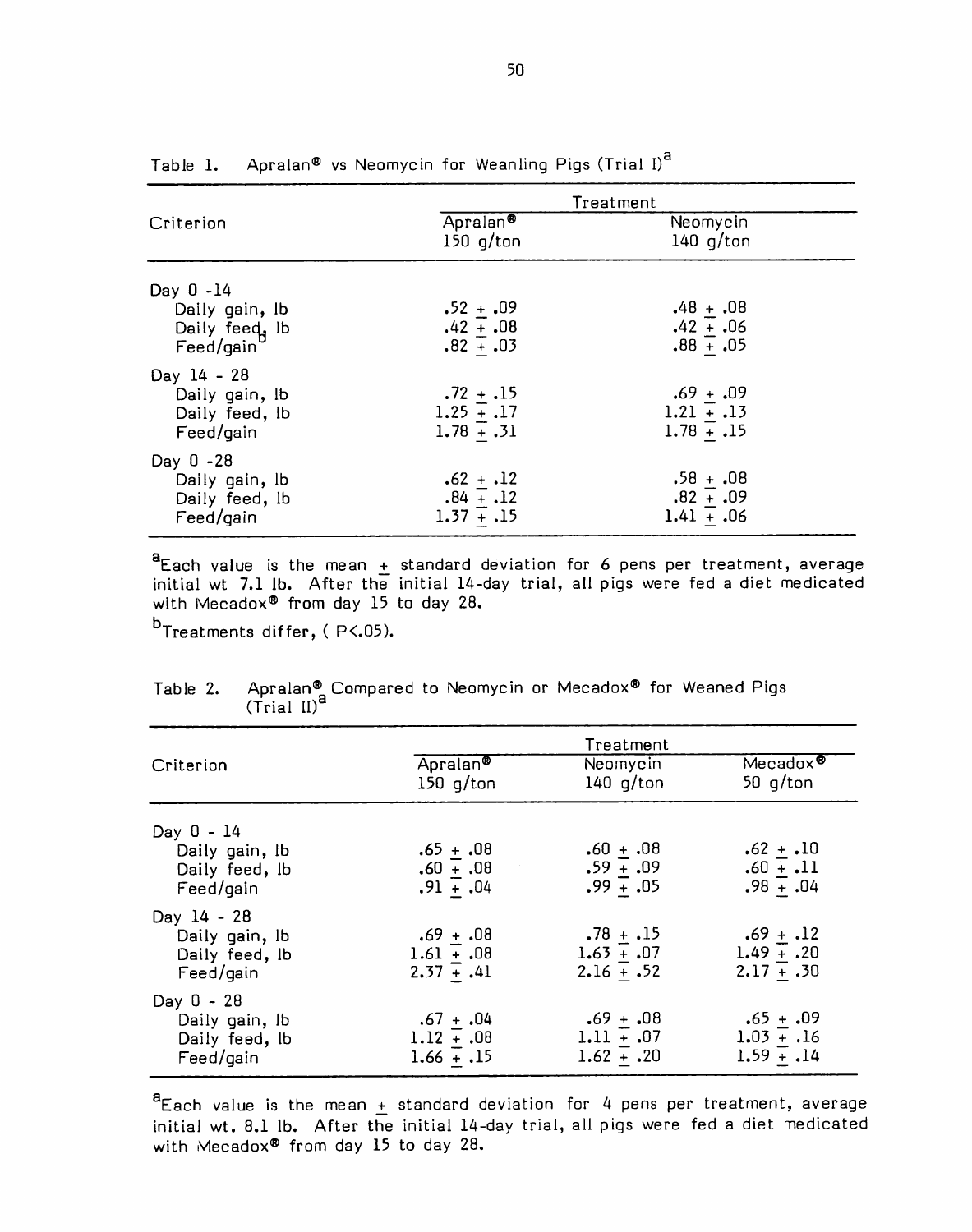|                                                                            | Treatment                                    |                                             |  |  |
|----------------------------------------------------------------------------|----------------------------------------------|---------------------------------------------|--|--|
| Criterion                                                                  | Apralan <sup>®</sup><br>150 $q/t$ on         | Neomycin - Terramycin<br>140 - 100 g/ton    |  |  |
| Day $0 - 14$<br>Daily gain, lb <sup>b</sup><br>Daily feed, lb<br>Feed/gain | $.64 + .08$<br>$.63 + .10$<br>$.98 - .09$    | $.53 + .05$<br>$.52 + .05$<br>$.97 - .08$   |  |  |
| Day 14 - 28<br>Daily gain, lb<br>Daily feed, lb<br>Feed/gain               | $1.00 + .11$<br>$1.98 + .19$<br>$1.91 + .11$ | $.98 + .11$<br>$1.83 + .10$<br>$1.94 - .19$ |  |  |
| $Day 0 - 28$<br>Daily gain, lb<br>Daily feed, lb<br>Feed/qain              | $.82 + .09$<br>$1.27 + .14$<br>$1.54 + .09$  | $.76 + .06$<br>$1.21 + .14$<br>$1.59 + .10$ |  |  |

| Table 3. Apralan® <sub>s</sub> Compared to Neomycin - Terramycin for Weaned Pigs |  |  |  |  |
|----------------------------------------------------------------------------------|--|--|--|--|
| $(Trial III)^o$                                                                  |  |  |  |  |

<sup>a</sup> Each value is the mean  $\pm$  standard deviation for 6 pens per treatment, average initial wt of 11.2 lb. After the initial 14-day trial, all pigs were fed a diet medicated with ASP-250<sup>®</sup> from day 15 to day 28.

 $^{\rm b}$ Treatments differ (P<.05).



Li Defa, graduate student in swine nutrition, prepares a sample in the laboratory.